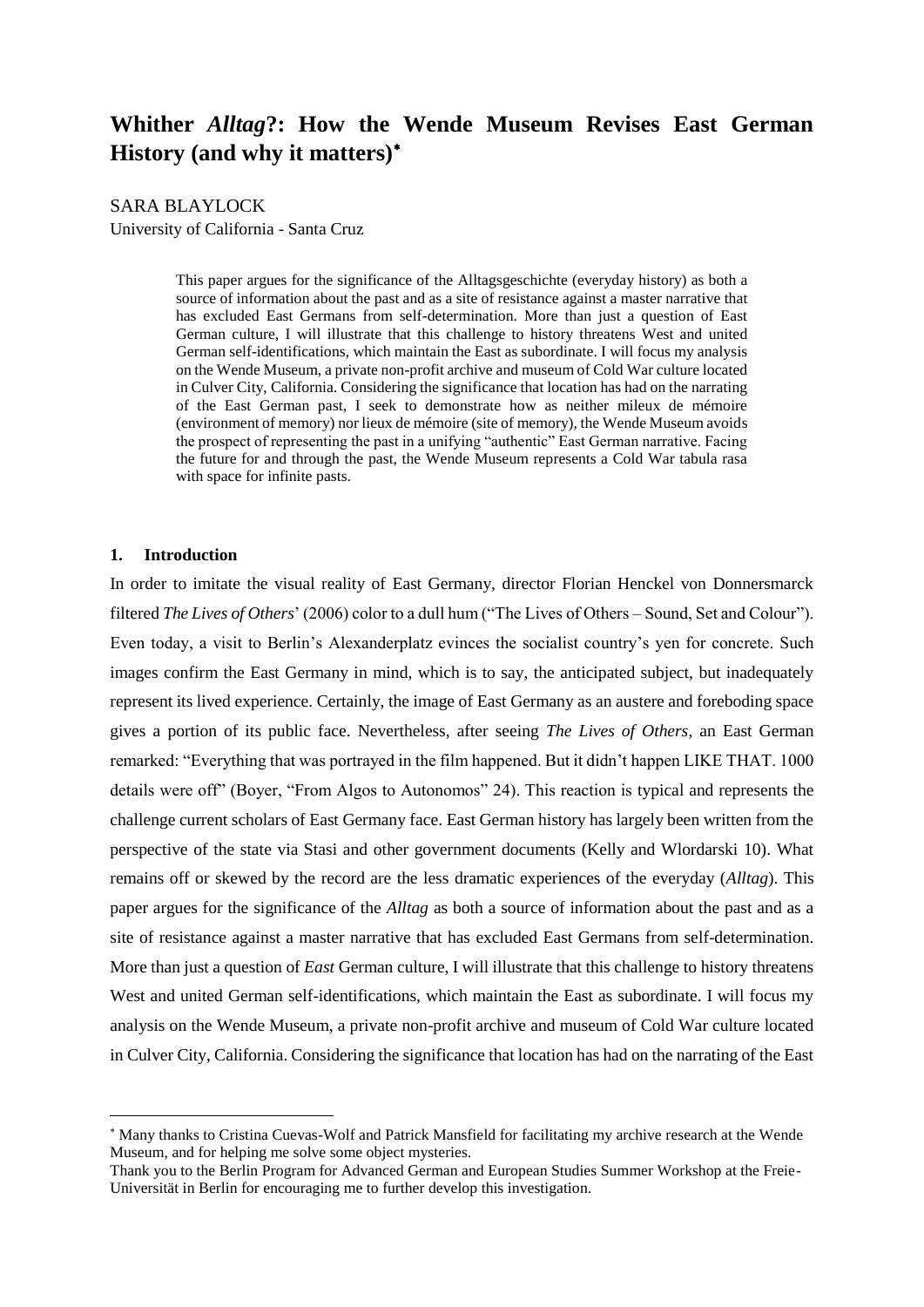German past and employing the theoretic of Pierre Nora, I seek to demonstrate how as neither *mileux de mémoire* (environment of memory) nor *lieux de mémoire* (site of memory), the Wende Museum avoids the prospect of representing the past in a unifying "authentic" East German narrative. Facing the future for and through the past, the Wende Museum represents a Cold War *tabula rasa* with space for infinite pasts.

# **2. The Stakes**

 $\overline{a}$ 

Formally established in 2002, the Wende Museum has a collection of over 100,000 artifacts. Its East German collection, which accounts for nearly 75% of holdings, is the largest of its kind outside of Germany (Biehl). The Wende Museum preserves East German culture in material memory and actively resists the tendency in German—not to mention American<sup>1</sup>—Cold War museums and histories to interpret East German reality through a purely political lens. Historians of East Germany have consistently resisted this alternative perspective. Rainer Eckert, director of the *Zeitgeschichtliches Forum* (ZGF, Contemporary History Museum) in Leipzig, does not "understand the point of what [the Wende Museum] is doing", maintaining that "almost everything is already documented in Germany...I don't really see what this could add to the debate. In many ways, the GDR is better documented than any other period in German history" (cited in Biehl). However, Wende Museum director and founder Justinian Jampol argues that "if the items in [this] collection were deemed of historical or aesthetic value, they would be housed in the appropriate institutions, and the museum would not exist" (Jampol 258). His perspective resounds both in the museum collections and their origins. East Germans have recognized the significance of the Wende Museum project since its inception, evident in highly personal donations to the collection. There is, in general, no place for these objects of culture to go. These donations confirm the opinion of scholars of East German *Alltag* and memory who maintain that the country has been historicized without reference to the average person's experience, skewing these historicizations with 1000 fraught details. Anthropologist Daphne Berdahl, for example, has criticized the ZGF for its emphasis on repression and resistance, which ignores the apolitical reality of the *Alltag* (Berdahl, "Re-Presenting the Socialist Modern" 350). Because it is the only federally organized and funded GDR museum in Germany, the ZGF's polices and practices represent the significant national barriers that prevent a more nuanced understanding of Germany's Cold War past (352). Moreover, Eckert's claim that the GDR has already been sufficiently documented underscores the necessity of projects like the Wende Museum, which move beyond the state-created documents to which Eckert refers. In any case, to write a history from these documents is in itself a dubious goal. Cultural historians Katherine Pence and Paul Betts allow that although the state used "tools of the modern bureaucracy and police apparatus...[to monitor] the East German population and [log] records of their participation and

<sup>1</sup> For more on the subject of ambiguous Cold War museification in the USA, see Wiener, Jon. *How We Forgot the Cold War: A Historical Journey Across America.* Berkeley: University of California Press, 2012. Print.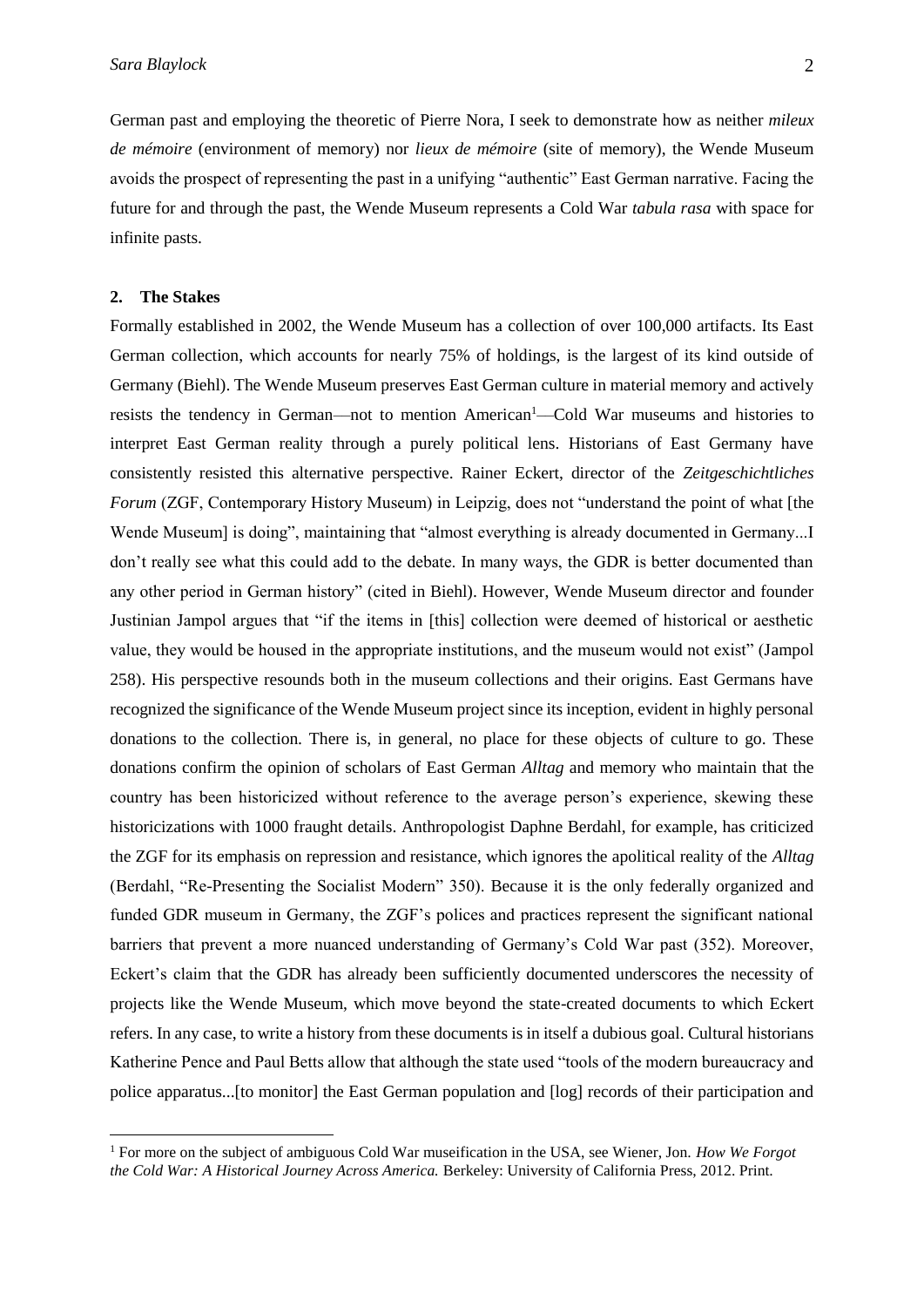protests in vast archives" prolifically and without precedence, these official "histories of the GDR have not done much to produce reconciliation and narrative consensus" (Pence and Betts 3). Vera Wollenberger, whose husband informed on her to the Stasi for over a decade, offers an even more vitriolic assessment: "If a future generation of impartial researchers were to reconstruct the face of [East German] society using these [Stasi] files, they would produce only a grotesque grimace, bearing no resemblance to a human countenance" (cited in McLellan 19). Clearly, relying solely on state documents narrates an incomplete and skewed past. Importantly, the Wende Museum's collections of *Alltag* objects and documents converse with its holdings of political artifacts to the effect of adding unanticipated detail to familiar histories. This dialogue works to "capture the lived experience beneath the ideological battles and geopolitical struggles of the Cold War" (Wende Museum, "About Us") and aids the understanding of how people experienced "real existing socialism" beyond the party line.

### **3. The Museum itself**



# [Figure 1]

Installation view, Original Berlin Wall Segments at 5900 Wilshire Boulevard, Los Angeles, California. Photo Credit: Marie Astrid González, The Wende Museum and Archive of the Cold War.

Tucked away in an office park, the museum's location belies its unusual contents. Though most of its collection remains in the archive vault, museum staff organize on-site exhibitions and also lend objects to local and international institutions. [Figure 1] The Wende Museum's largest project thus far commemorated the twenty-year anniversary of the fall of the wall in 2009 (Wende Museum, "The Wall Project"). Immensely ambitious and interdisciplinary in its audience and temporal reach, "The Wall Project" included a temporary road block on Wilshire Boulevard and the installation of ten original wall segments across from the Los Angeles County Museum of Art (LACMA). The Wende Museum commissioned four artists to paint five of these segments for permanent display, including Thierry Noir– –one of the first graffiti artists to paint the Berlin Wall in 1984––and L.A. muralist, Kent Twitchell. This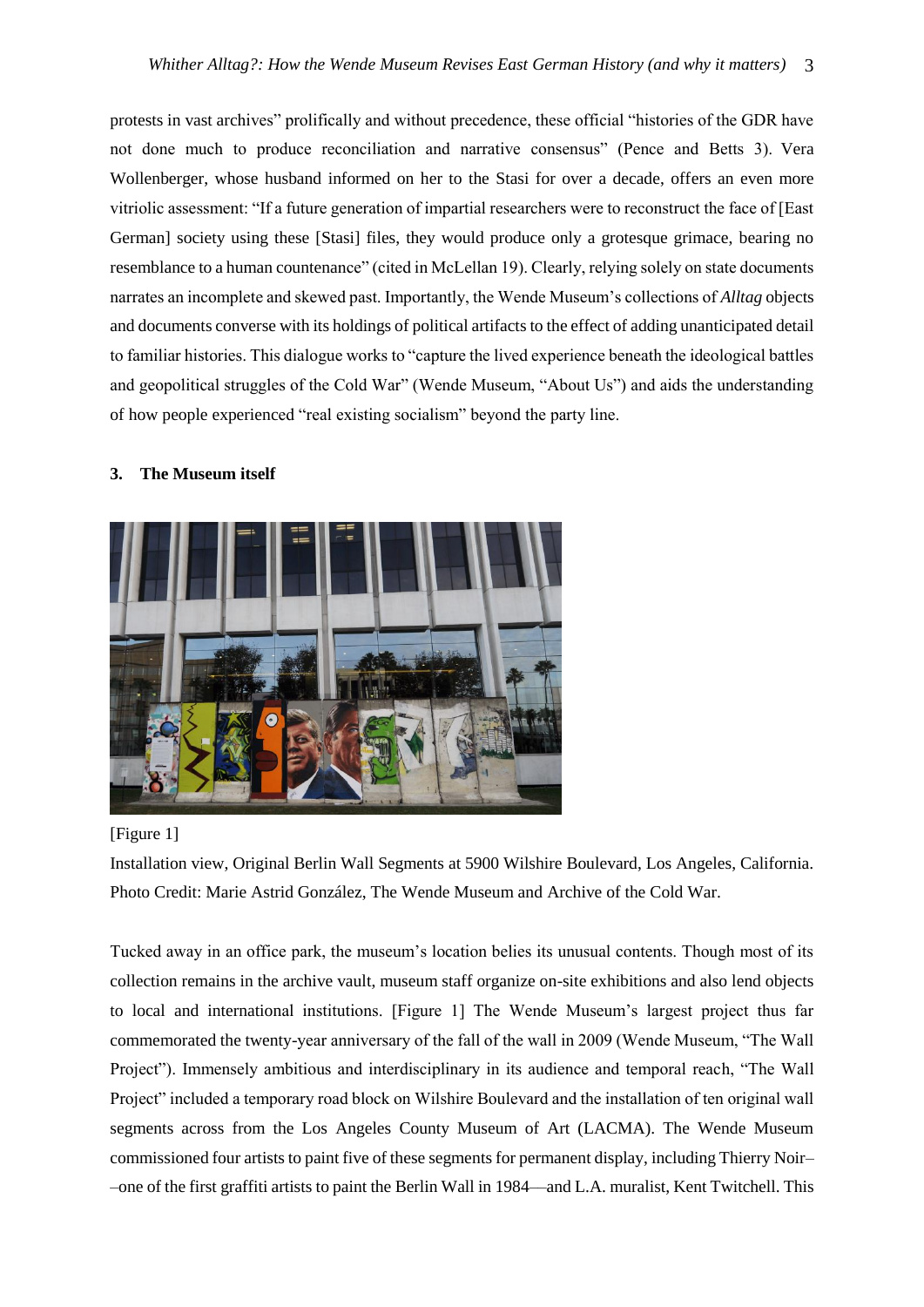### *Sara Blaylock* 4

ambitious and dynamic public sculpture remains installed on Wilshire Boulevard, an ambiguous monument that refers to both Germany's walled in past and contemporary parallels, not least of which the US-Mexico border some 150 miles away. "The Wall Project" deliberately coincided with the opening of the LACMA's new location on Wilshire, a concurrence that epitomizes the Wende Museum's goal to engage a wider public in its inquiry. Indeed, this project continues the work of the East Side Gallery––a 1.3km stretch of Berlin Wall painted by 105 artists (including Thierry Noir) in 1990 as a monument to unification. Given the recent removal of portions of the wall to make room for luxury housing along Berlin's Spree River ("Developer Resumes Removal"), the significance of the LA installations has grown increasingly complex and increasingly important. As the Berlin Wall's original sites continue to be erased, preservation efforts abroad will continue to raise questions as to the significance of these spaces in a post-Cold War Germany.



[Figure 2]

Csorvássy István, *Lenin Statue*, after 1950, Romania, carved wood, 40 cm x 14.5 cm x 32 cm, 2010.900.218.

Photo Credit: Marie Astrid González, The Wende Museum and Archive of the Cold War.

On site, the museum programs dozens of events every year, including exhibitions, film screenings, and panels. The Wende Museum has quite little space to display its artifacts publicly. In Fall 2012, the museum announced plans to move to a much larger space in a few years––a move that reveals not only the museum's desire to expand and adapt, but also the growing public interest in alternative Cold War histories. Until then, in addition to its galleries, the museum invites visitors to tour its vault (to which I will return shortly). Among its curated spaces, the first floor gallery features "Facing the Wall," a semi-permanent exhibition of divergent ephemera from the Berlin Wall. The exhibition includes personal testimony and collections from a Stasi officer who helped draw the original borderlines in 1961, a border patrol officer, graffiti artist Noir, and an original "wallpecker"––the name assigned to the thousands of people who turned hand-rent chips of the wall into lucrative souvenirs. This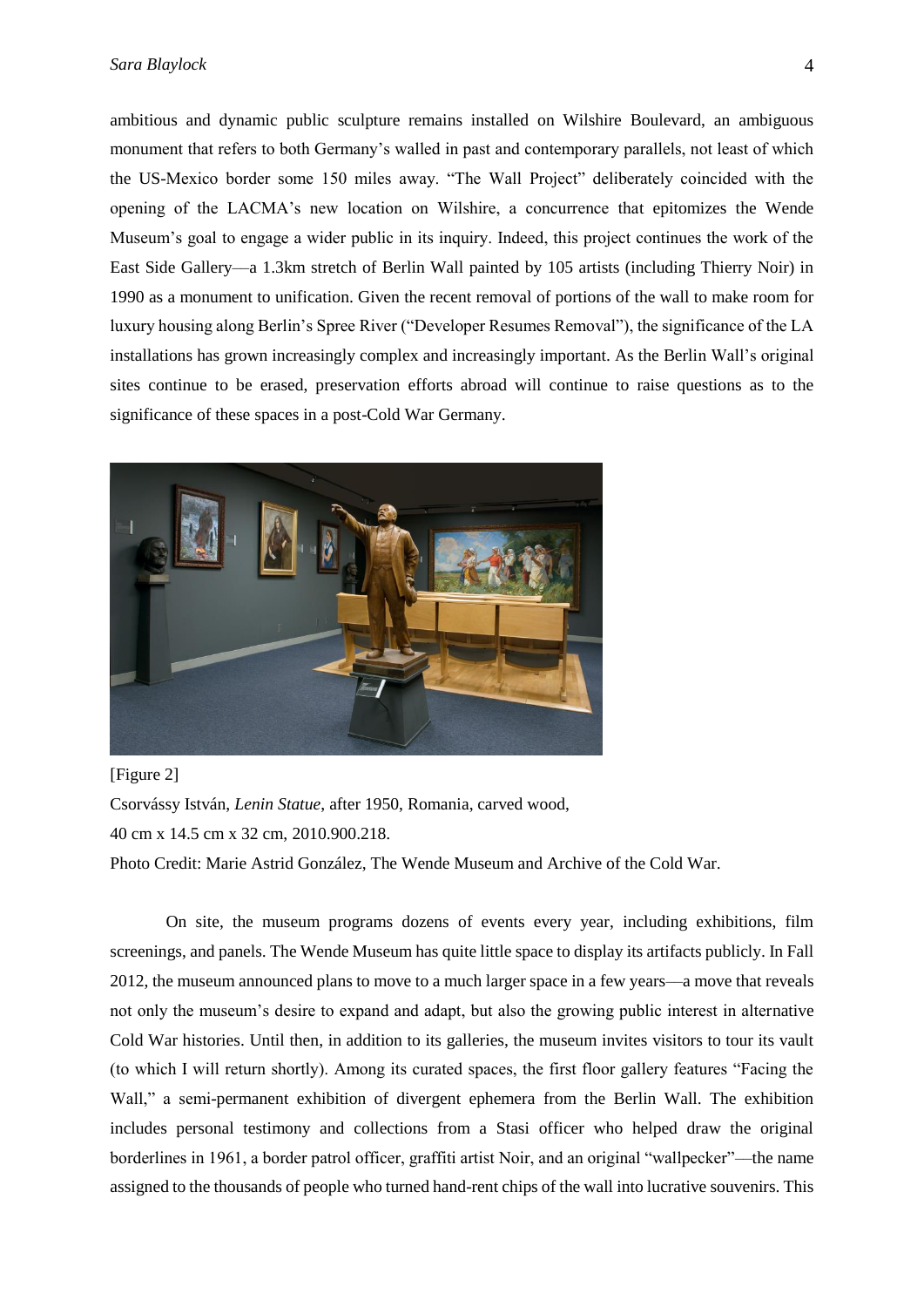admixture of card-carrying party members and wall dissidents typifies the Wende Museum's desire to place contrasting––even contradictory––perspectives in dialogue. [Figure 2] Steeping visitors in official visual culture, the museum's upstairs entry gallery displays a selection of commemorative plates from the Eastern Bloc, and a rotating selection of *Auftragskunst* (state-contracted art) and sculpture. A smaller adjacent gallery presents new exhibitions regularly, including recent displays of Hungarian textiles and the East Bloc's vibrant jazz scene. In addition to a few offices and a library, a third gallery is currently showing paraphernalia from the Eastern Bloc's sports culture, posters from the USSR, and more paintings and sculpture. [Figure 3] In the corner of the gallery, a slightly larger than life bust of Lenin spray-painted pink and turquoise guards the door to the vault below. The sculpture's unique Warholian whimsy is indebted to an anonymous tagger who spraypainted Lenin during one of the pivotal Leipzig demonstrations in 1989 that precipitated the fall of the Berlin Wall. Because such paints originated in West Germany, this iconoclastic act represents the cross-border exchange in a divided Germany. Struck by the ambiguous cultural and historical significance of the bust, the museum has adopted the vandalized Lenin as its institutional mascot.





*Vandalized Lenin Bust*, 1965/1989, East Germany, plaster, 20 cm x 17 cm x 14.5 cm, 2004.900.052. Photo Credit: Marie Astrid González, The Wende Museum and Archive of the Cold War.

From the top of the stairs, the archive's 100,000 objects overflow dozens of cubbies. The archive teems with the past: paintings and flags, magazines and street signs, slides and films, fashion and hobby magazines, family photos and art history slides, office chairs and "garden eggs", busts of Lenin, Marx, Thälmann, and other Communist heroes gaze squarely behind earthquake-proof cording. The archive includes a growing number of artworks. Those of East German origin are primarily examples of *Auftragskunst*, but a small selection of artist books and photography portfolios include works by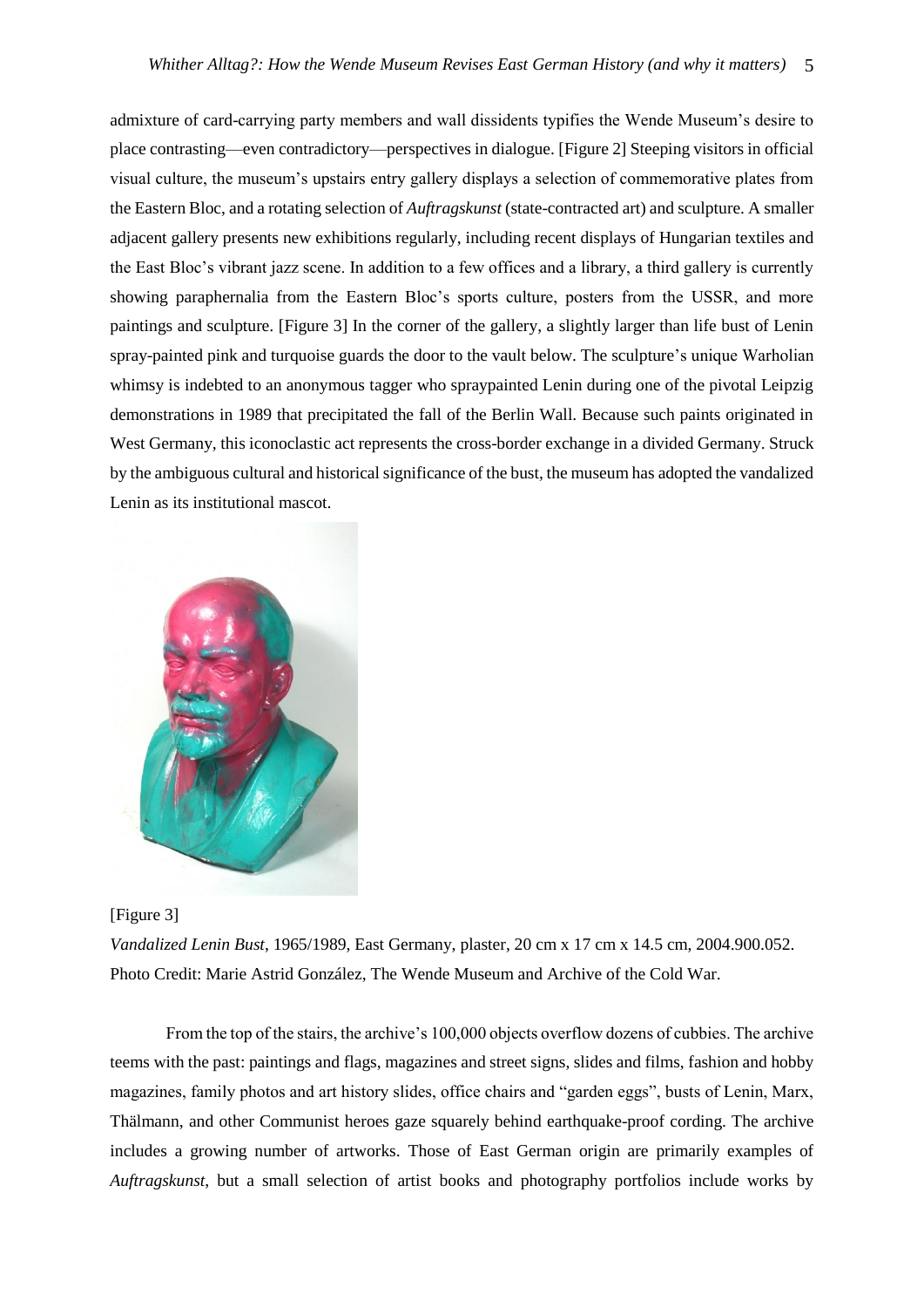Gundula Schulze, Ulrich Wüst, and Helga Paris––a few of the small handful of artists whose GDR-era work has been well-received in unified Germany. The marginalization of East German culture as politically suspect has largely devalued its artists, regardless of political affinity. Until recently, the official art of East Germany has disproportionately represented the country's artistic canon. Despite its relative exposure, *Auftragskunst* has nevertheless also been largely misunderstood, colored by simplistic propagandistic interpretation. Consider for example, Jampol's revised interpretation of Heinz Drache's large-format painting *Das Volk sagt 'Ja' zum friedlichen Aufbau* [The People Say 'Yes' to Peaceful Reconstruction) (1952) (Jampol 259). [Figure 4] By all appearances, the painting exemplifies the hyperpoliticized socialist realist aesthetic characteristic of *Auftragskunst* and "Communist" art more generally. Though the painting was indeed state-contracted, it was relegated to a basement shortly after a pivotal construction worker's uprising in East Berlin in 1953. Authorities believed that the painting of workers building the city's grand Stalinallee (today's Karl-Marx-Allee) would have reminded the country's population of the conditions under protest, as well as its aggressive suppression by Soviet troops. This important detail emphasizes a need for subtle interpretation of official artworks from East Germany. Moreover, attention must be paid to both the creation and dissemination of nuanced scholarship. This painting's complex past is generally occluded by its appearance, wherein the familiar aspect registers hasty conclusions that miss actual function. Overlooking official art thus parallels similar foreclosures of other products of non-western culture—a tendency no doubt familiar to those still resisting the narrow and essentialist projections of the "primitive" category.



#### [Figure 4]

Heinz Drache, *Das Volk sagt 'ja' zum friedlichen Aufbau*, 1952, East Germany, oil on canvas, 149cm x 212cm, 2007.059.011.

Courtesy of the Wende Museum and Archive of the Cold War.

The Wende Museum invites scholars worldwide and undergraduates from local universities to research its holdings. Jampol envisioned this objective after experiencing difficulty accessing such material for his dissertation: "At first, I was interested in pursuing these materials for my own research,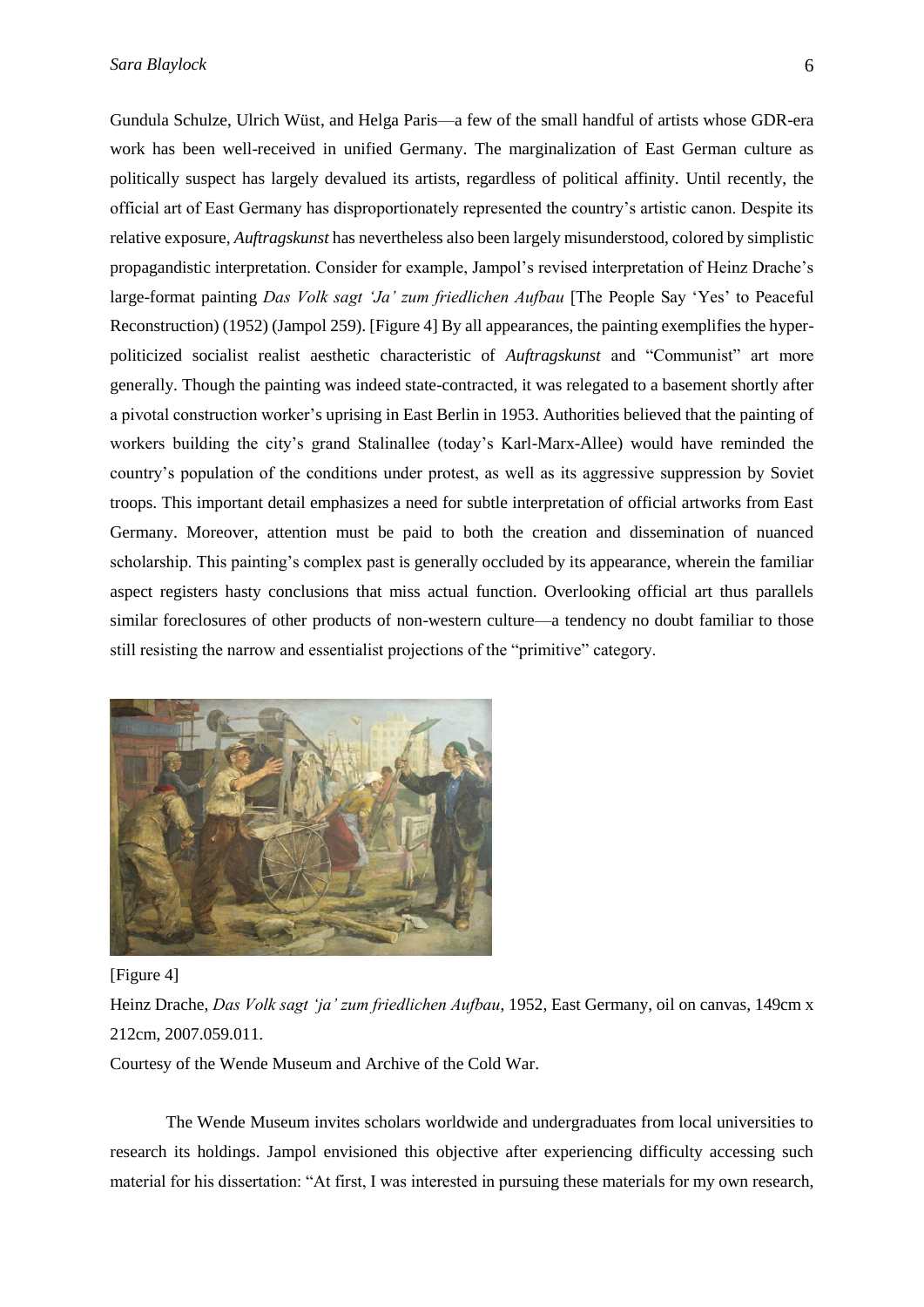then providing them to others for interdisciplinary work, and then, eventually, for other purposes. It all started from there" (cited in Heller). In addition to a regular team of interns made up of American students, an international exchange has brought students from Sweden, Holland, and Germany to intern and conduct research. In May 2012, Florentine Schmidtmann, a master's student researching East German material culture at the Freie Univeristät in Berlin, began a nine-month research practicum at the Wende Museum. Her comparative experience between studying East German *Alltagsgeschichte* (everyday history) in country versus at the Wende Museum demonstrates the museum's unique and critical role as source and facilitator of exploratory scholarship. Schmidtmann explains that because this subject remains controversial in Germany––where the Cold War split still manifests itself in palpable national tensions––she is interested in the US-perspective, which does not bear the same historical or cultural burden. She observes that because the archive does not bear a particular German identification, its artifacts approach greater objectivity. In particular, Schmidtmann finds the museum's presentation of *Auftragskunst* as aesthetic or cultural object, rather than political symbol, remarkable.

In Spring 2012, I consulted the museum's collection of amateur photography. I reviewed thousands of photographs, many of which had been donated in beautifully organized scrapbooks. Among my favorites are the personal albums narrating *Freie Deutsche Jugend* (*FDJ*, Free German Youth, the GDR's official youth organization) excursions that illustrate both political lessons and leisure. Most of the photos in the Wende Museum's collection are even less politically loaded: average people on vacation, celebrating birthdays and weddings, etc. I found two albums by Heinrich, an amateur photographer and retiree from Dresden. Interspersed among photos of family and friends, he placed ones of house repairs, "old and new clocks", typewriters, and the curious burial of a broken lamp. Are these images of functional living a reification of GDR consumer rhetoric? Do they demonstrate Heinrich's dissatisfaction with a faulty lamp or a leaky faucet? Are they indications of Heinrich's parallel interest in the DIY? The question of how to look at the photographs *without* anticipating a political message disrupts my ability to draw a conclusion. Some may say that without the oral history that accompanies these photos, I cannot do much more than describe their contents. I do not disagree. Nevertheless, equally quotidian East German artifacts consistently face this kind of political attachment.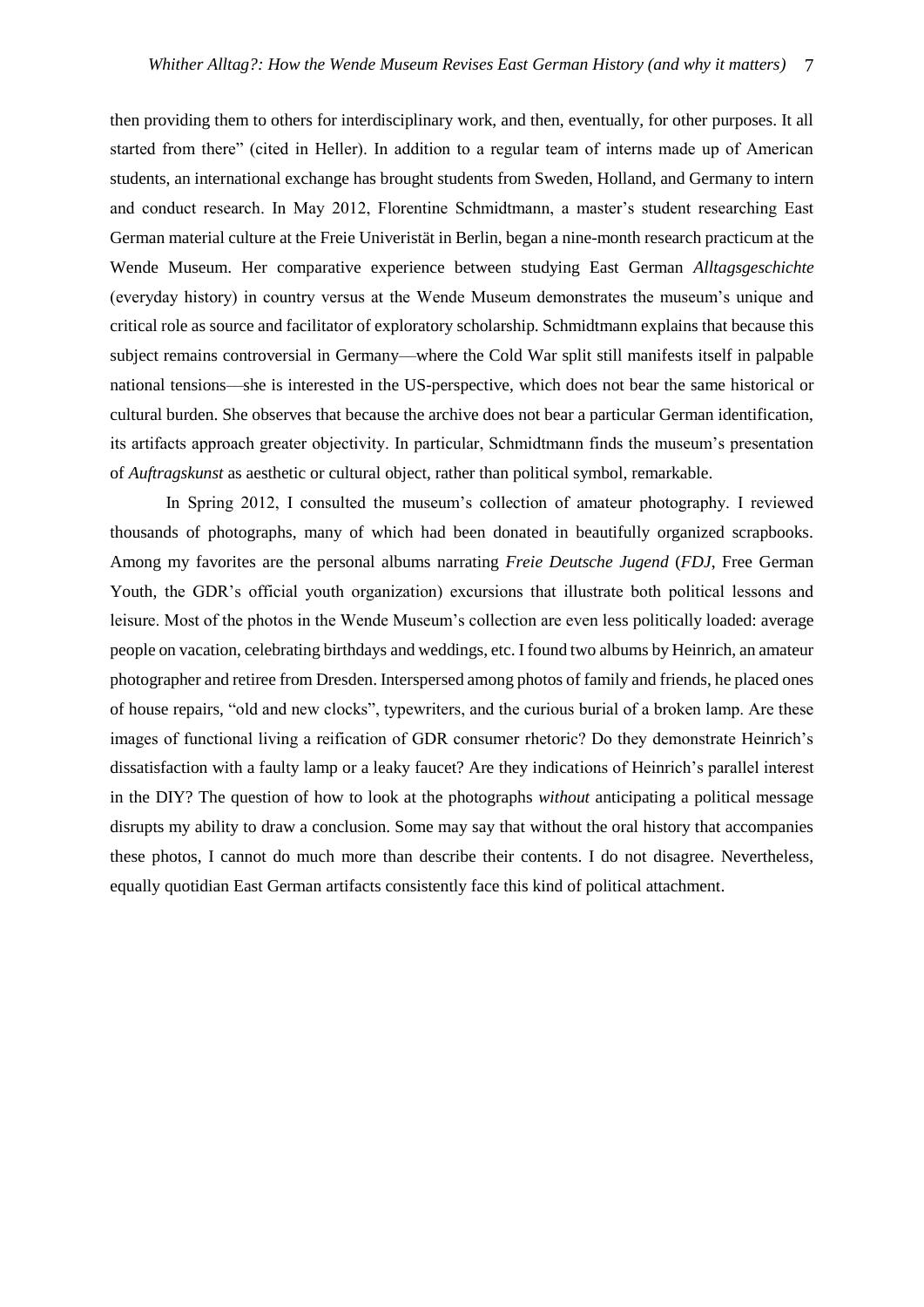

# [Figure 5]

Authors Unknown, Loose vernacular photographs, ca. 1973, Zittau, East Germany, 2005.056.009. Courtesy of the Wende Museum and Archive of the Cold War.

How can I read these photographs without inferring the country's oppressive public politics? Three photographs from 1973 that I found in the collection raise this methodological question quite poignantly. [Figure 5] In two images, a man stares lustily at a magazine ad for an Audi '80. His hair is coifed in an Elvis pompadour and he wears a Western cowboy-style shirt. He sits at a table in a small living room adorned with regional textiles. A third photograph depicts a woman at the same table with the magazine turned to an ad for a Ford Capri '73. Her pose is more candid. Her fingers graze the car, but her gaze looks off camera, perhaps to something on the television across the room. She has a short modern haircut and wears a tight sweater, in keeping with the time. These images raise the issue of East German desire and desire, in general. If I am to believe the narrative of East German history, then I could presume that these young people are lusting after the West. Consumer evidence may support this conclusion: these cars definitely would not have been available in the East. Indeed, the presence of these Western magazines itself offers mysterious insight into the cross-cultural exchanges that penetrated the Iron Curtain. Likewise, I can imagine the very same photographs taken across the border in the capitalist West. Were these photos taken in West Germany in 1973, the desire for fast and flashy cars could be read as symptomatic of Easy Rider youth culture. Does the fact that these photographs were taken in Zittau, East Germany change the desire for a car? Is it fair to politicize the desire because it occurs in East not West Germany? And, perhaps most importantly, what does the instinct to politicize reveal about Western desire to categorize and other the East?

# **4. Othering and** *Eigensinn*

Cultural historian Oana Godeanu-Kenworthy writes that "following the absorption of East Germany into West Germany, as the GDR past has become a signifier without a signified, the same past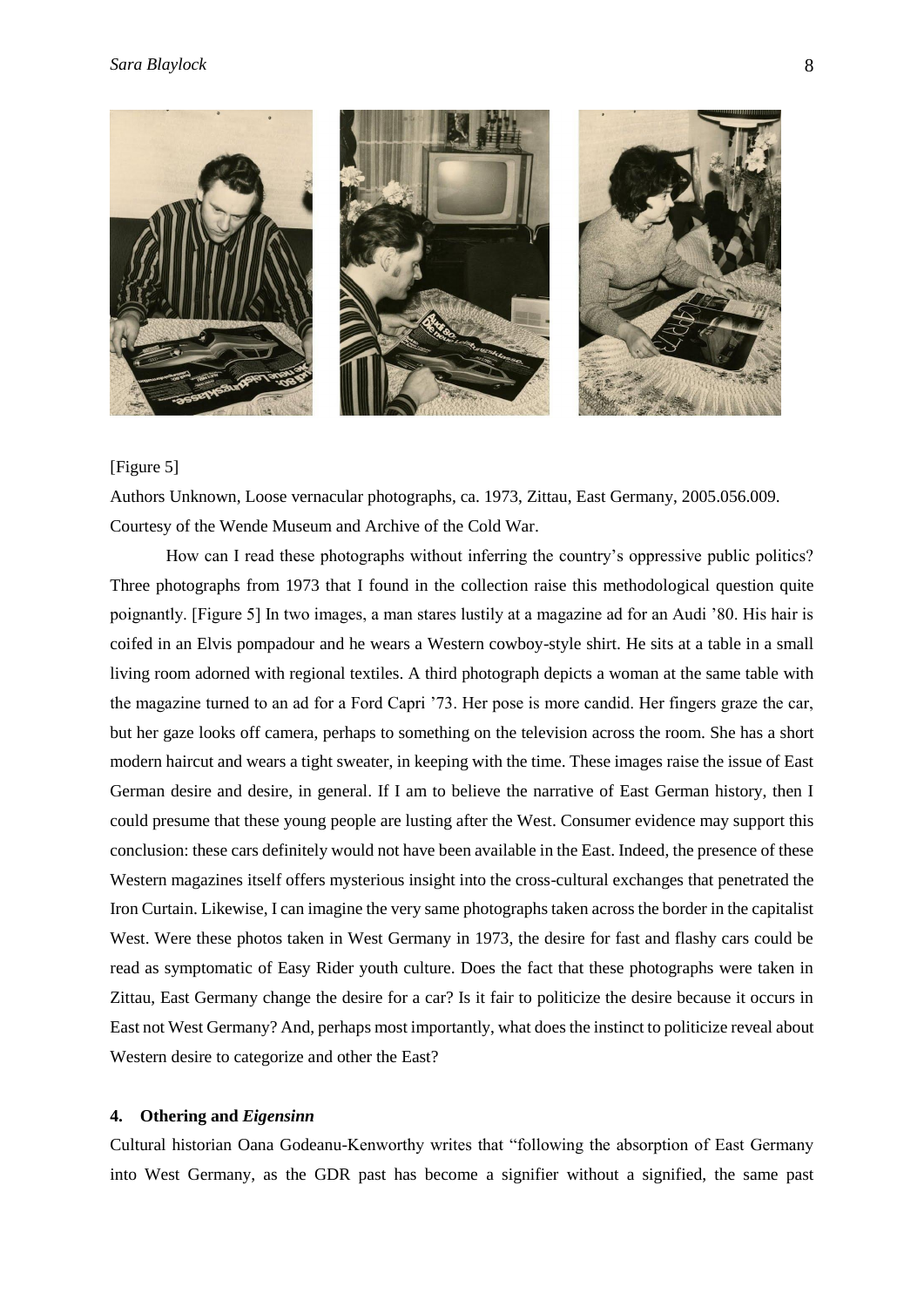consequently has become open to invention and to remembering according to the compensatory needs of the present" (169). Because the East has not been allowed to speak for itself, its artifacts cannot selfcategorize. The micro-histories present in GDR ephemera are either/or'd to become representative of either the specter of East German oppression or East German victimhood. Whereas it is absolutely true that the state oppressed, surveilled, and restricted the freedoms of the East German population to both general and very specific, often tragic ends, analyzing East Germans and their past with the assumption of victimhood has led to a pathological tendency to infantilize this "Other Germany". Such a perspective verifies the West German narrative of German unification as heroic exploit, establishing a clear moral hierarchy with West as hero and East as either rescued or fascist. This binary has led to a passive explanation for the presence of the *Nischengesellschaft* (niche culture), a parallel and networked public that established alternative economies, collectivized to gain access to or protest scarcity, as well as hosted artistic and intellectual events, all as a means to supplement the deficits of the culture provided by the state.<sup>2</sup> Considering how the niche culture influenced or even defiantly forced changes to national character is significant. Josie McLellan's discussion of the role of civil disobedience in establishing legal nudism is, for example, quite telling (McLellan "Naked Republic: Public Nudism"). Similarly, looking at this second sphere through Alf Lüdtke's concept of *Eigensinn* (a sense of one's self interest) highlights the agency citizens enacted as consumers within their private publics (Pence and Betts 5). Because *Eigensinn* has become a tool to understand the individual's *Alltagsgeschichte*, it stands to reason that looking at the *Alltag* ephemera as hosts or sites of *Eigensinn* may be a useful method to visualize and restage everyday experience. In this sense, the photographs I looked at, as well as the objects within, bear double-witness. Perhaps Heinrich's photograph of his broken lamp accompanied an official complaint about a lamp of poor quality.<sup>3</sup> Because such complaints remain in the government record, as do the changes in policy caused by them, including Heinrich's *Alltag* photograph could reasonably contribute to a more dynamic understanding of GDR *Eigensinn* and consumer behavior.

Insofar as East Germany has been historicized into political binaries, the inherent banality of the everydayness of the *Nischengesellschaft* clearly destabilizes this villain/victim master narrative. Moreover, investigating the *Nischengesellschaft* on its own terms reveals an apolitical public. In fact, part of what makes GDR *Alltag* problematic is that citizens neither largely supported nor resisted the totalitarian state (Ten Dyke 153). The majority of the East German population "made do" (153) and

 $\overline{a}$ 

<sup>2</sup> See for example Gal, Susan and Gail Kligman. *The Politics of Gender After Socialism: A Comparative-Historical Essay*. Princeton, NJ: Princeton University Press, 2000. Print.; Verdery, Katherine. "What was Socialism, and Why Did it Fall?" *What Was Socialism, and What Comes Next?* Ewing: Princeton University Press, 1996. 19-38. Print.

<sup>3</sup> See for example Judd Stitziel's chapter about how consumer culture became a conduit between government and *Alltag*. "Shopping, Sewing, Networking, Complaining. Consumer Culture and the Relationship between State and Society in the GDR." *Socialist Modern*. Ed. Katherine Pence and Paul Betts. Ann Arbor: University of Michigan Press, 2011. 253-286. Print.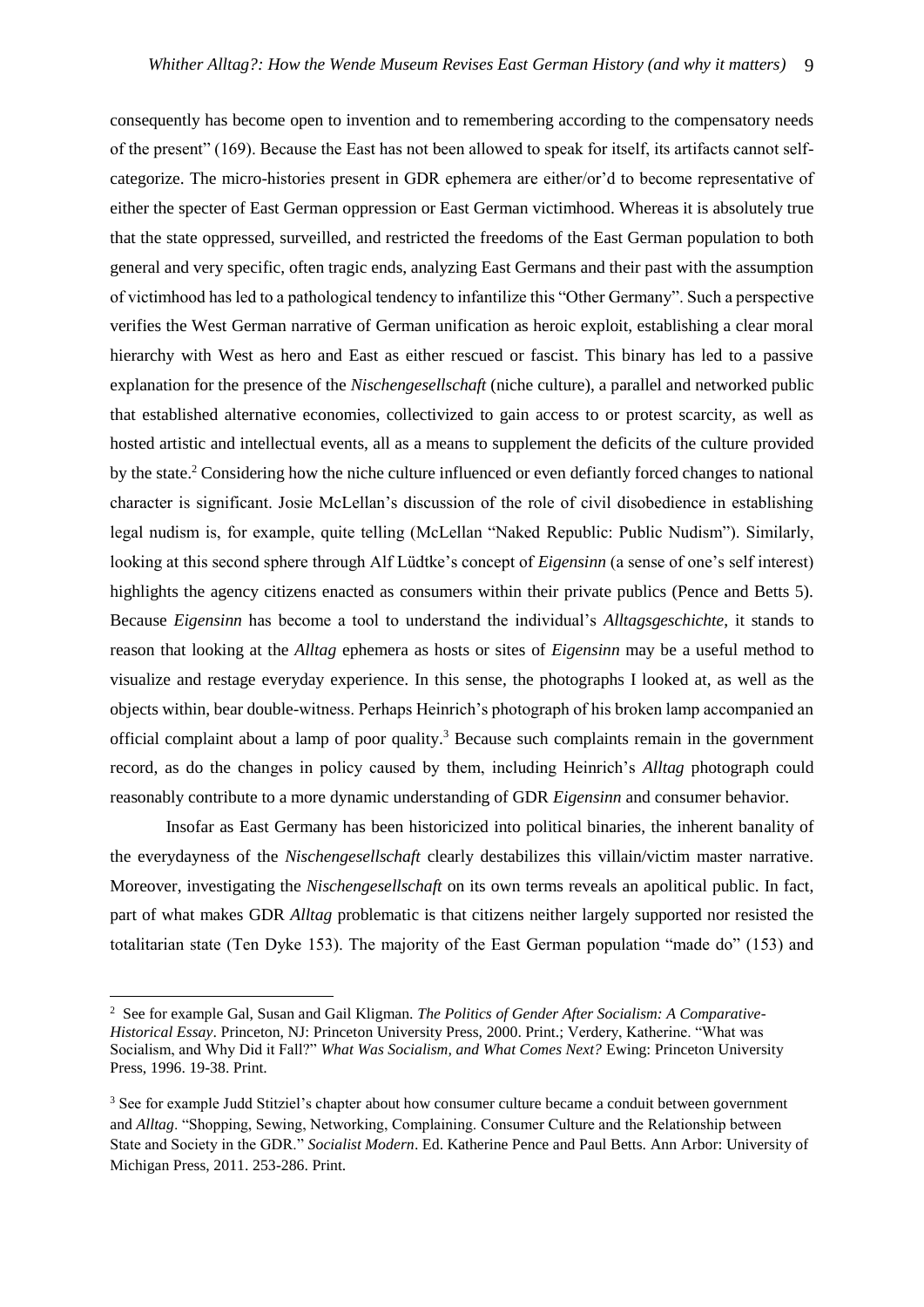participated dispassionately within a corrupt system. In his foundational text on East German *Alltag*, Günther Gaus observes that "niches are not external [to the socialist system], on the contrary they are niches inside GDR socialism…Over the decades more facts, beliefs, and standards of really existing socialism have made themselves at home in private corners that niche dwellers are always themselves aware of" (cited in McLellan 210). That is to say, East Germans both consciously and unconsciously compromised their needs within the state system. Though examples of the hybrid compliant/resistant East German are vast, personal accounts of the *Jugendweihe* (the state-sponsored and all but compulsory rite of passage that inaugurated a young person's first adult commitment to the state) demonstrate the ambivalent, even beneficiary, relationship that citizens had to the status quo. On a visit to a private *Alltag* museum organized by three Dresden students in the early 1990s, anthropologist Elizabeth A. Ten Dyke recorded one student's account of her *Jugendweihe* (145). Sabine completed both her *Jugendweihe* and her church confirmation at the age of 14. Because it included an avowel of atheism, the *Jugendweihe* conflicted with Sabine's Christian faith. Nevertheless, she described this conflict of interest as only superficially distressing. At the time, 95% of East German youth participated in the *Jugendweihe* (153). Had she opted out, Sabine would have marginalized herself and likely not been admitted to university. As for a growing number of teenagers, for Sabine the *Jugendweihe* represented a rote performance for the state. As such, it did not conflict with her Christian identity, which bore much more personal resonance. This example of *Eigensinn* undermines the official statistics, which––without the introduction of personal histories––inaccurately characterize GDR youth as overwhelmingly supportive of the state. Ten Dyke describes Sabine's behavior as characteristic of the East German experience: "As long as an individual "played along" or "participated"...one could achieve those basic things one desired, such as education, while maintaining one's peace and quiet" (155). That most East Germans "played along" reveals that for the average East German, identity was positioned, with public and private personae negotiable. Accepting these negotiations is imperative to understanding the East German experience. Focusing on the state as it saw itself and its people strips the agency that Sabine clearly enacted *within* the system for her personal benefit. To acknowledge this doubling of dissidence and pragmatism undermines the narrative of omnipresent state power that appears in state documents.

# **5. Memory and The Construction of History**

Sabine's choice to include her *Jugendweihe* in her *Alltag* museum demonstrates her interest in presenting her experience in contradiction. This is, no less, a pointed example of how individual memory differs from institutionalized history, a point to which I will return shortly. Sabine's dual identity, as both confirmed atheist citizen and confirmed Christian, illustrates the hybridity of the East German, a hybridity that is not at all unique to this country. Stuart Hall's theorization of post-colonial identity as subordinate may help to develop an understanding of East German identity––both pre- and post-1989– –that invites contradiction. Acknowledging that marginalized political subjects may transform themselves in spite of or because of oppression reveals their agency behind seemingly passive cultural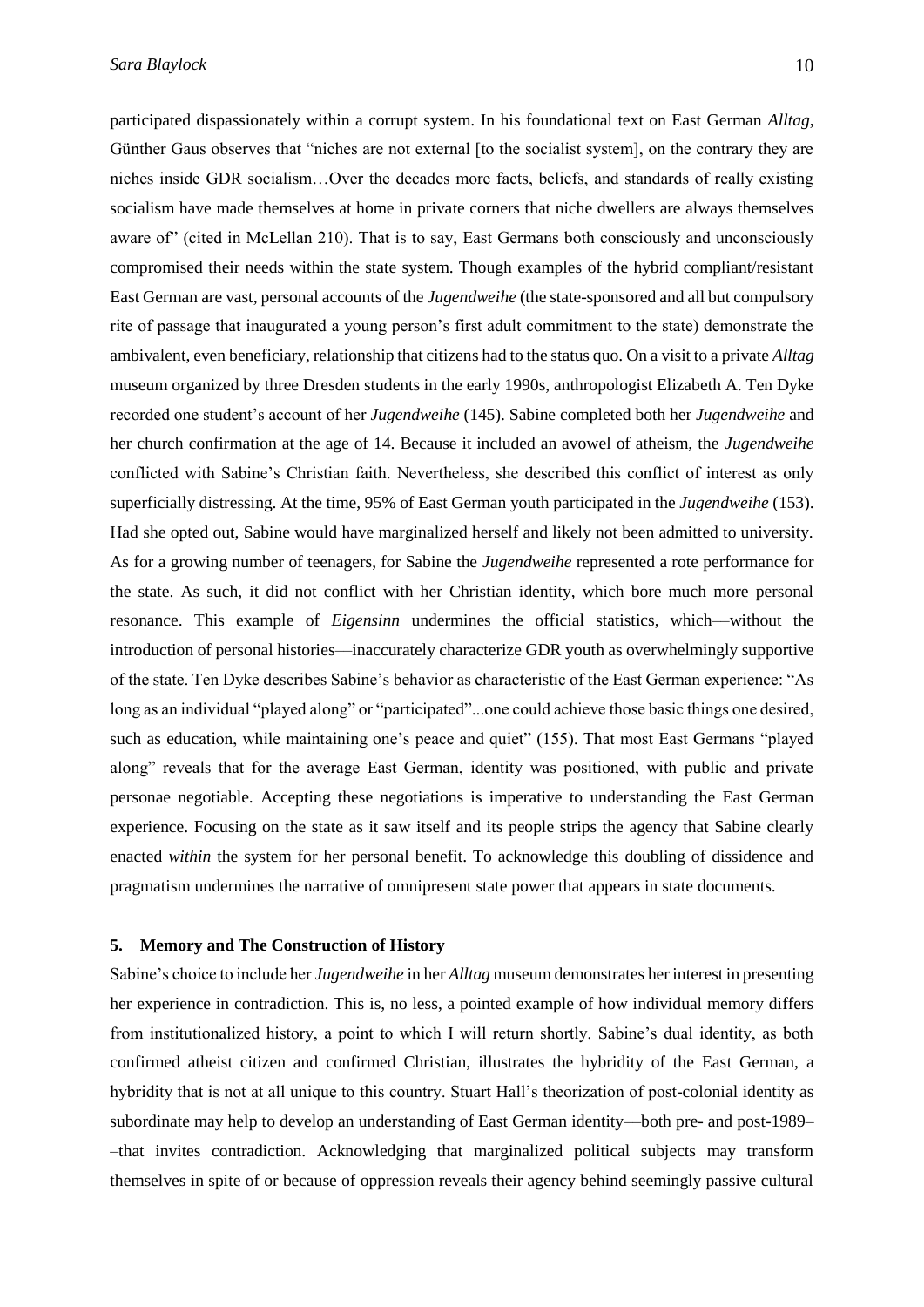assimilation (224). Moreover, from such attention emerge histories hidden behind the surface of hegemonic culture or projection:

Far from being grounded in mere 'recovery' of the past, which is waiting to be found, and which, when found, will secure our sense of ourselves into eternity, identities are the names we give to different ways we are positioned by, and position ourselves, within the narratives of the past. (225)

This perspective seeks to de-essentialize culture through its claims that subjectivities are positioned relative to how the past has been narrated and used to explain a particular way of culture. Culture is, thus, an ahistorical product that disobeys progressive logic, but nonetheless becomes the subject or proof of history.

Historian Pierre Nora's distinction between history and memory models the difference between ideological and hybrid interpretations of culture. Nora defines history as narration that pursues stasis and categorization (8). Memory, in contrast, is a "perpetually actual phenomena" that "remains in permanent evolution, open to the dialectic of remembering and forgetting" (8). Because history seeks to normalize the past, it claims a universal authority that "belongs to everyone and no one" (8). New memories potentially contradict the unity that history performs. Historical revision, it may be argued, requires concession to infinite perspectives, including the dominant one. Indeed, it would be foolish to entirely disregard hegemonic narratives, which are not necessarily incorrect in their *memories* but in their claim to completeness and authenticity, that is, their claim to "history" or "truth". Engaging new histories with hegemonic ones may expose the false consciousness and political paradigms that veil truth in ideology. Because history manifests itself in material form—i.e. museums, monuments, architecture, as well as more ephemeral forms of culture––revising or updating the past must in turn adapt these institutions, and objects. Nora identifies such spaces as *lieux de mémoire*: locations that organize history so as to create a site of memory (7). He contrasts these with *milieux de mémoire*; whereas the *lieux de mémoire* condense the past and make it resolve in the present, the *milieux de mémoire*––the real sites of memory––are disparate and highly personal, and as such, largely unquantifiable (7). *Lieux de mémoire* mimic the *milieux*––aestheticizing a particular perspective on the past to bind infinite subjects to a unifying narrative (7).

Museums of East German history––like Leipzig's ZGF––have tended to embrace the condensed *lieux de mémoire* model. Though the museum presents myriad objects and subjects, its interpretations are nevertheless didactic and describe the anticipated subject. Little attention is paid to unofficial culture, or when addressed these groups are defined in relation to oppression rather than as examples of East German cultural expression. I believe that part of the difficulty with the museification of East Germany relates to location. Because this past is for the most part presented in Germany, GDR museums suffer from what I see as Nora's double bind. Given that it is located in Leipzig––an international cultural and political center of East Germany––the ZGF is in fact both *lieux* and *mileux de mémoire*. That is to say,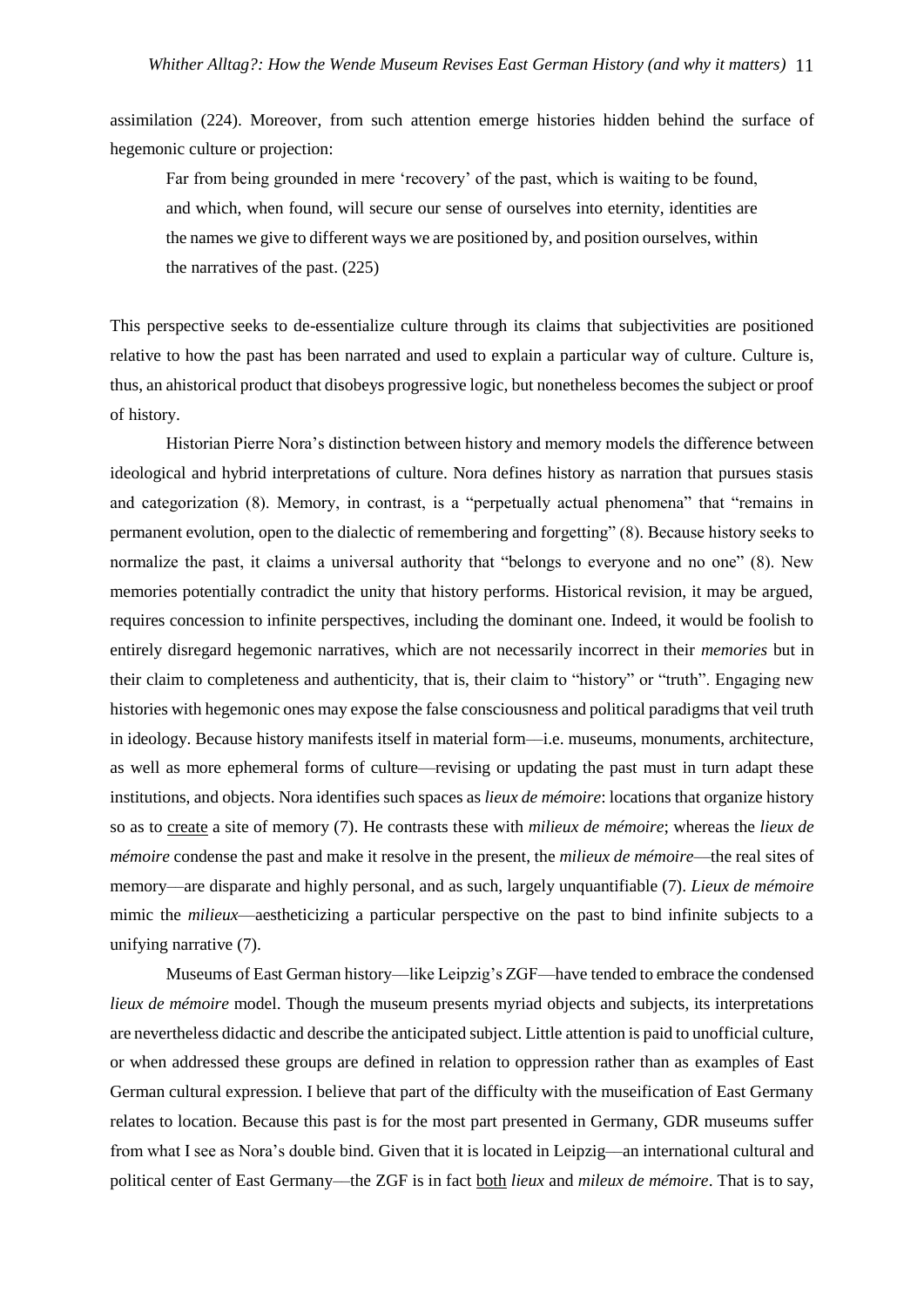many of the artifacts and stories on display in the museum bear the affirmative weight of original or authentic location––*milieux de mémoire*'s required element. I reason that location similarly affects German museums that focus on alternative GDR histories. For example, the *Dokumentationszentrum Alltagskultur der DDR* (Dok-Zentrum, Documentation Center for the Everyday Culture of the GDR) embraces the local origins of its environs and collection. Indeed, given that the Dok-Zentrum acquired many of its objects from local residents (Ludwig) and that it is located in Eisenhüttenstadt––a surviving example of communist-era urban planning—the museum is understandably unwilling—even unable to narrate its artifacts through the ZGF-style GDR rhetoric. Political insight or regime critique are not absent here, but are, nevertheless not emphasized to the same degree. Rather, the rhetoric of this museum abides a defense of GDR culture and people's histories. Indeed, in its intentional resistance to the hegemonic GDR master narrative, the Dok-Zentrum self-consciously distinguishes itself from other museums of GDR history (Ludwig). Given that the museum represents both a decidedly ideological project and an original or authentic location, the Dok-Zentrum is also both *lieux* and *milieux de mémoire*. In short, it seems difficult to reconcile either the Dok-Zentrum's or the ZGF's dueling attachments to location and institutional politics.

In contrast, the Wende Museum is neither *lieux* nor *milieux de mémoire*. Distance precludes the possibility of mistaking the museum as an original or authentic location. Its resistance to "scripting conclusions" (Jampol 262) is, however, optional. That is to say, the Wende Museum's choice to offer historical evidence rather than to tell history enables it to become an alternative space *for* rather than *of* history. After Andreas Huyssen, this is, thus, a repository for "present pasts" that is oriented toward a future as yet undecided (21). The Wende Museum's to-be-determined focus is not end obsessed, but rather "non-purposeful" (Groys 10) in the sense that the museum hedges conclusion and, therefore avoids future contradiction. By attending to memory, the Wende Museum liberates us from Nora's caution against history.<sup>4</sup> Indeed, because it does not mediate its visitors' experiences through familiar or familiarizing histories, the museum allows memories and associations to surface freeform and unresolved. This is especially significant for visitors who lived in the GDR and who have few opportunities to engage with this past publicly. Donations from East Germans evince their desire to preserve personal history, while also demonstrating a persistent need for unmitigated culture. A donation to the Wende Museum offers greater assurance that the GDR past will neither end up in the trash or in an overtly politicized *lieux de mémoire*. A particular example comes to mind. [Figure 6] A few years ago, a suitcase filled with books, records, magazines, and political texts arrived from Germany. This donation signifies the refined purpose of reclaiming the GDR past through the *Alltag*. Everyone's

<sup>&</sup>lt;sup>4</sup> It is important to consider how limited American interest in East Germany may have contributed to the Wende Museum's ability to take a politically and phisophically liberal approach. As the Cold War and East German culture undergo more in-depth scholastic investigation in the US, it will be important to interrogate the objects in the Wende Museum collection in light of the relationship between the GDR and Cold War US.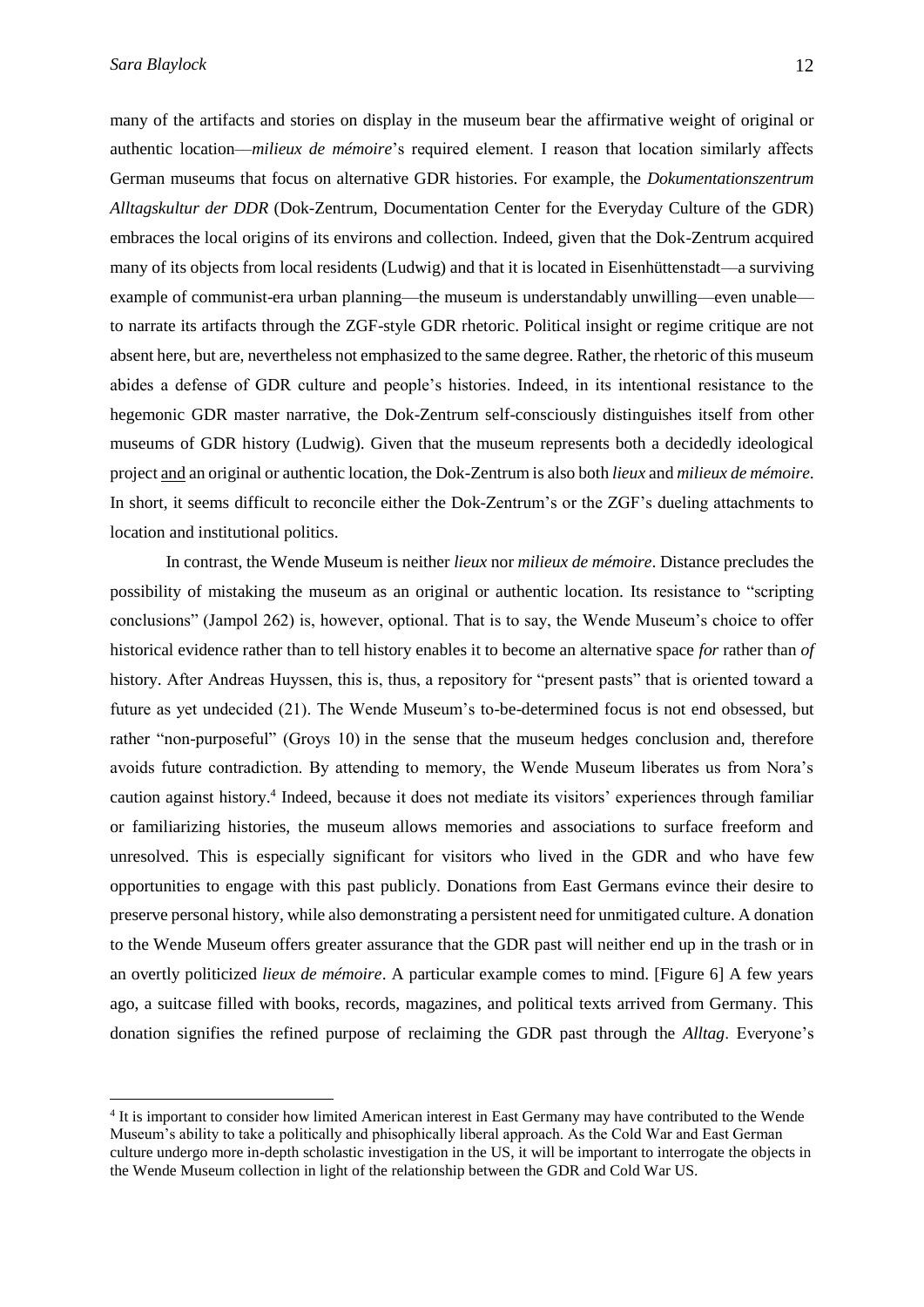memories get lost, but in this case, the East German wants to participate in the representation of his/her culture. Such work is achieved in no small part through the presence of objects.



# [Figure 6]

Suitcase filled with everyday items, as received by the museum in early 2000s. Photo Credit: Sara Blaylock, The Wende Museum Collection and Archive of the Cold War.

### **6.** *Ostalgie* **and Self-Affirmation through Objects**

According to Nora, memory "takes root in the concrete, in spaces, gestures, images, and objects" (8). That is to say, culture manifests itself in objects, and as such it can be passed through time. Similarly, Mihaly Czikszentmihalyi and Eugene Rochberg-Halton add that this communication enables tradition, and theorize that these mediated communications between past and present shape collective memory. Objects are role models: "Even purely functional things serve to socialize a person to a certain habit or way of life and are representative signs of that way of life" (21). For example, a house is a traditional type of dwelling whose tradition is relative to its position, not to any universal definition of what a dwelling should be. Thus, by looking at the things that surround a person, one gains insight into not only the individual, but also the collective behavior that shaped that individual's life and worldview, that is, his/her culture. Similarly, individuals manifest their memories in collections of personal objects, or "autotopographies" (González). Art historian and theorist Jennifer A. González explains that through these collections "one forms modes of self-representation...not only to reflect memories and desires but also to protect a threatened identity" (140). Autotopographies––especially of the displaced or marginalized––may be composed of transitional objects, which aid the psychosocial transformations a people must undergo when transplanted from a familiar cultural context (140).

Following unification, East Germans lamented that they had "emigrated without leaving home" (Berdahl, "(N)ostalgie" 202). The East German transitional object may help ease the material and cultural unease caused by unification by marking the new reality with pieces of the old. Nevertheless, *Alltag* ephemera have been disregarded as *ostalgic*, a cultural phenomenon which describes nostalgia for East Germany. Since unification, *Ostalgie* has been especially evident in the market for GDR-era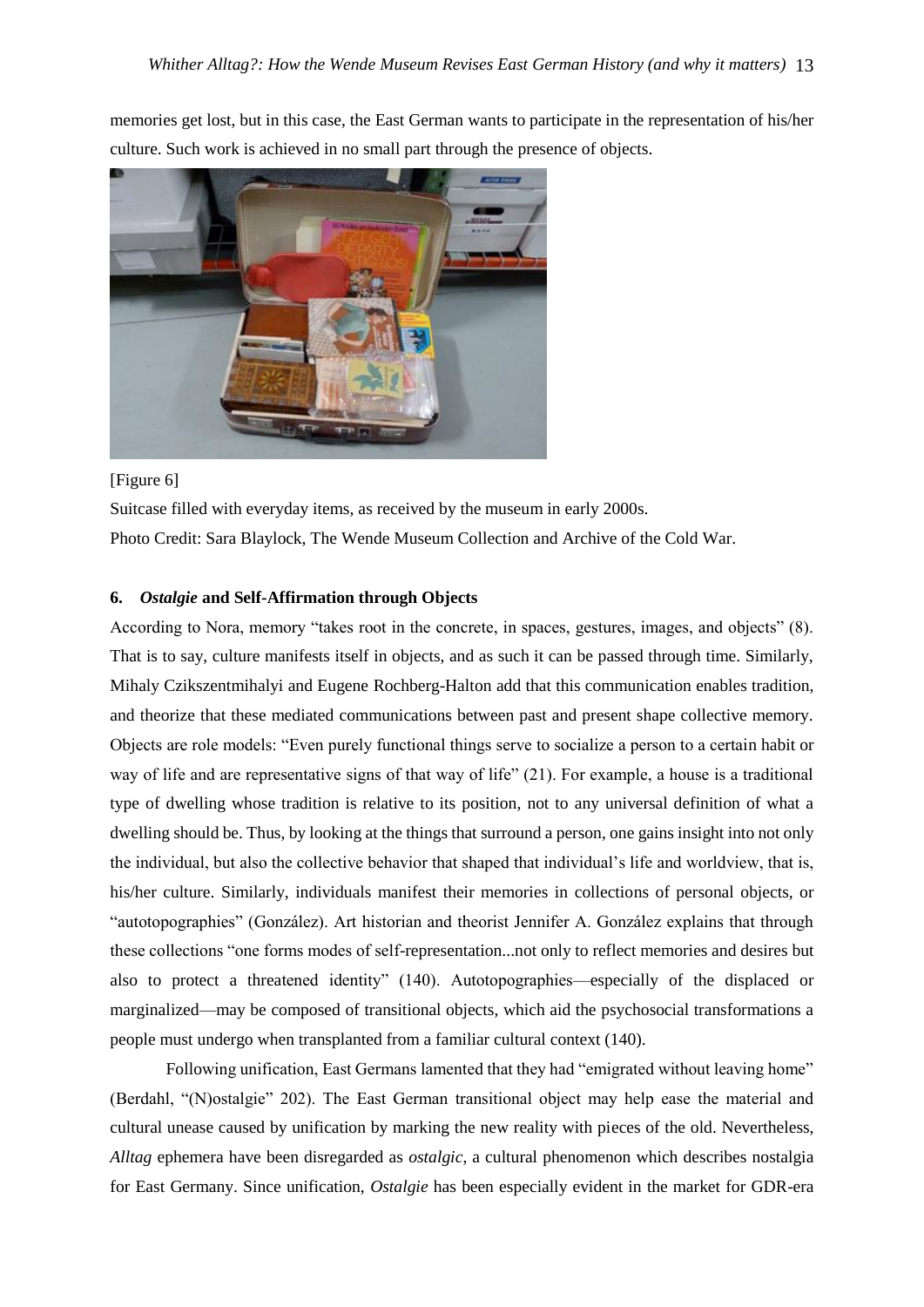products, a fetishization popularized and made internationally recognizable by the 2003 film *Goodbye Lenin* (dir. Wolfgang Becker). Some scholars argue that what is today a kitschy commodification of the GDR began as an effort to ease East Germans into a unified state. Daphne Berdahl, for example, argues that this inclusion, rather than assisting cultural transition, focused entirely on adjusting East Germans from communist to capitalist consumers and thus "perpetuated a narrative of 'democratization' and national legitimacy in which access to consumer goods and consumer choice [was] defined as a fundamental right and a democratic expression of individualism" ("Re-Presenting the Socialist Modern" 360-361). In light of the failure to include East German culture outside the gift shop, this argument is especially convincing.

Alternatively, *Ostalgie* may be conceived as a Western invention––an imaginary that has helped to maintain the Cold War master narrative and preserve a fantasy of an Eastern utopian alternative.<sup>5</sup> Dominic Boyer considers *Ostalgie* to be a nostalgic phenomenon with resonance with more West than East German identification. In his view, in order to stabilize the West's post-Nazi identification, East Germans must remain West German's muted Other:

The very powerful and diverse *Ostalgie* industry in unified Germany reflects the desire of its West German owners and operators to achieve an unburdened future via the repetitive signaling of the past-obsession of East Germans. But this incessant signaling is itself symptomatic of West Germanys' own past-orientation. In the end, the therapy of East/West distinction cannot really resolve or dissolve what Freud might have termed the pathogenic nucleus of the Holocaust in all postwar German memory. Nevertheless such therapy exerts tremendous effects upon the lives and self-knowledge of eastern German citizens. ("Ostalgie" 363)

Boyer's analysis suggests a deeper and more problematic subtext to the controversy over East German memory. This is not "simply" a question of retelling the Cold War. Rather, revising East German history potentially derails the long sought after *Selbstwertgefühl* (self-respect/esteem) of the post-Nazi (West) German. Such a derailment will arguably serve to further the restoration of German-German identification, healing the political divide that severed ties between post-war Germans along ideological lines, lines which reflect and shape popular belief, but which nevertheless muddy with attention paid to everyday realities.

### **7. Conclusion: Unscripted**

 $\overline{a}$ 

In this paper, I have argued for the necessity of the objects of culture through various scholarships, including post-colonial theory, anthropology, memory studies, and museum studies. I join this

<sup>5</sup> See for example Boyer, Berdahl, and Godeanu-Kenworthy cited in this document as well as the "Former West" project: http://www.formerwest.org.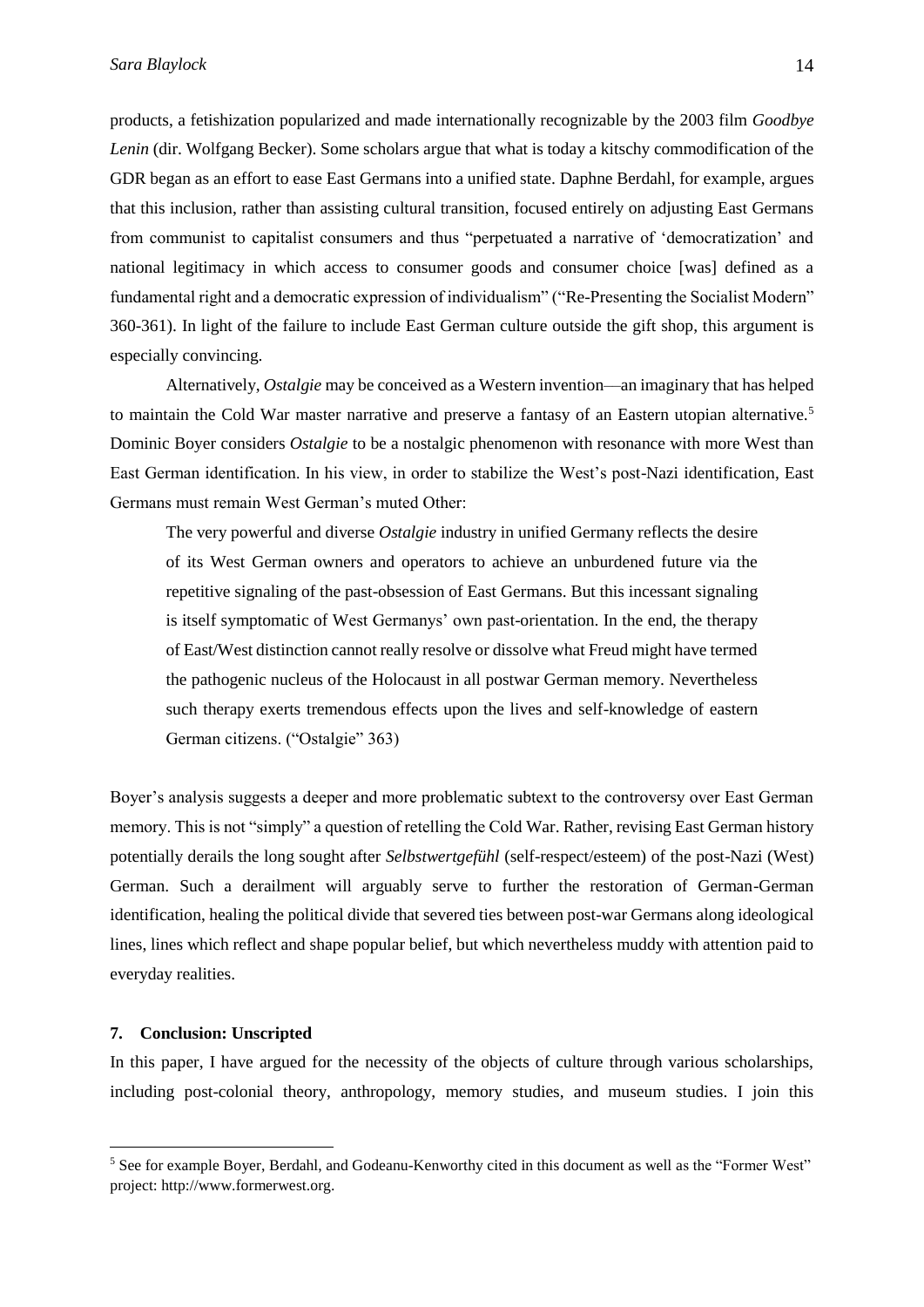scholarship to that of East German cultural historians as a means of demonstrating how the study of objects elicits far more than a vapid nostalgia. By grounding my analysis in the work of the Wende Museum, I have sought to demonstrate how this institution's location and mission contribute to an expanded study of East Germany. Although I have focused on the Wende Museum's collection as a factual and tangible presence, I also believe that as a steward of culture, the museum has demonstrated great commitment to its public––past, present and future. I am optimistic that as the museum expands in size and public stature, and interest in the Cold War increases, the Wende Museum will remain dedicated to unscripted presentation. Such a vision has thus far liberated these artifacts from their history, telling not one but 100,000 stories with unseen conclusions. The Wende Museum relishes and performs Cold War contradiction. Indeed, given the historical value of Berlin Wall segments, the Wende Museum's choice to install 21<sup>st</sup> century murals on these monuments represents its commitment to bold, unpredictable appropriations of the past. Perhaps this ambiguity recalls "real existing socialism" best.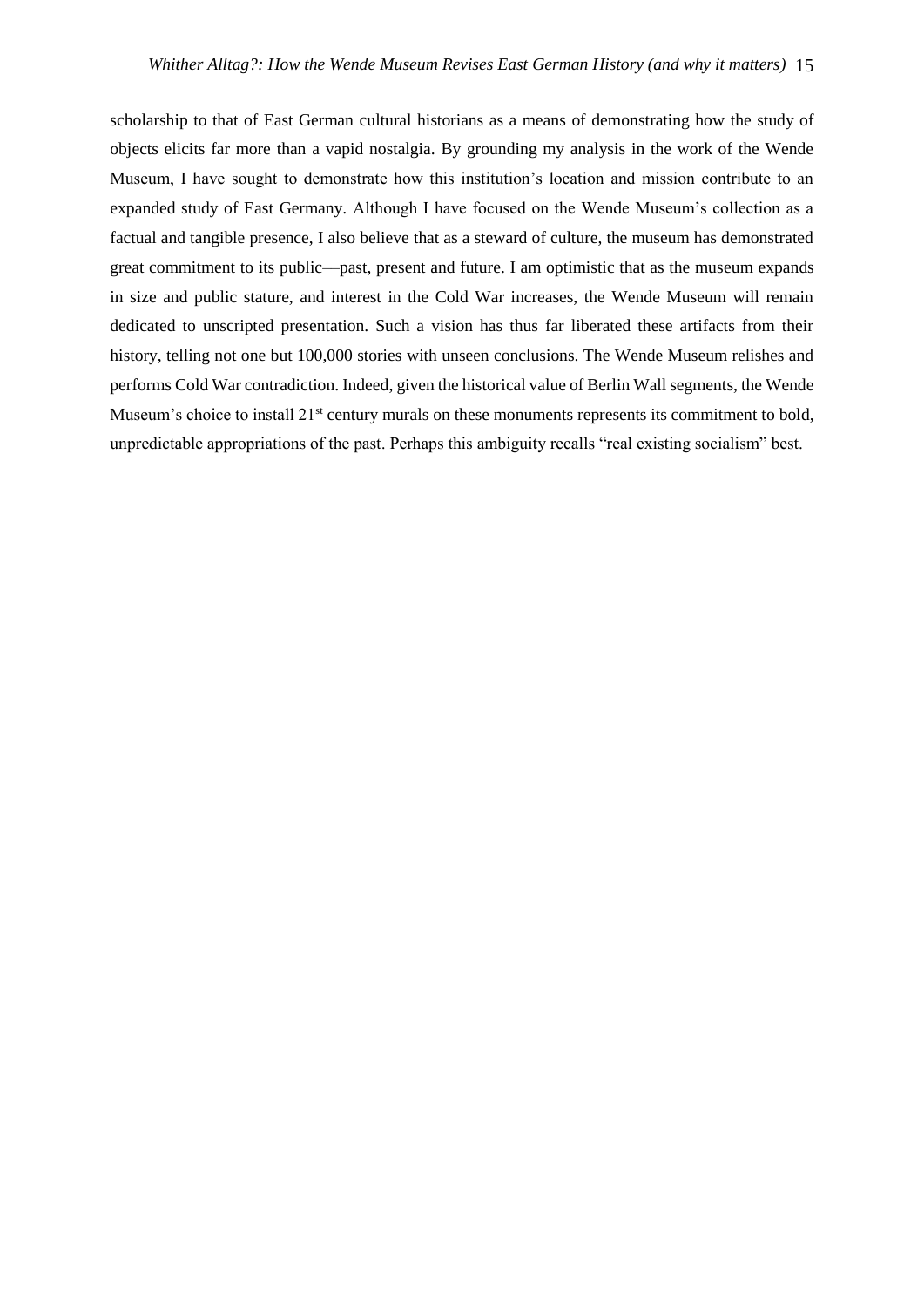### Works Cited

- Berdahl, Daphne, " '(N)ostalgie' for the present: Memory, Longing, and East German Things." *Ethnos: Journal of Anthropology* 64:2 (1999): 192-211. Print.
- —, "Re-Presenting the Socialist Modern: Museums and Memory in the Former GDR." *Socialist Modern*, ed. Katherine Pence and Paul Betts. Ann Arbor: University of Michigan Press, 2011. 345-366. Print.
- Biehl, Jody K. "A Cold War Museum in Sunny Climes. East Germany Goes Hollywood." *Spiegel Online*. 22 April 2005. Web. 15 May 2012.
- Boyer, Dominic. "From Algos to Autonomos, Nostalgic Eastern Europe as Postimperial Mania." *Post-Communist Nostalgia*. Ed. Maria Todorova and Zsuzsa Gille. New York: Berghahn Books, 2010. 17-28. Print.
- —, "Ostalgie and the Politics of the Future in Eastern Germany." *Public Culture* 18:2 (2006): 361-381. Print.
- Csikszentmihalyi, Mihaly and Eugene Rochberg-Halton. *The Meaning of Things. Domestic Symbols and the Self.* Cambridge, UK: Cambridge University Press, 1981. Print.
- "Developer Resumes Removal of Berlin Wall Section for Luxury Housing." *Spiegel Online* 27 Mar. 2013. Web. 19 June 2013.
- Godeanu-Kenworthy, Oana. "Deconstruction Ostalgia: The National Past Between Commodity and Simulacrum in Wolfgang Becker's "Good Bye Lenin" (2003)." *Journal of European Studies*, 41:2 (2011): 161-177. Print.
- González, Jennifer A. "Autotopographies." *Prosthetic Territories: Politics & Hypertechnologies*, Ed. Gabriel Brahm & Mark Driscoll. Boulder: Westview Press, 1995. 133-150. Print.

Groys, Boris. "Under the Gaze of Theory." *e-flux journal* 35 (May 2012): 10. Web. 15 December 2012.

- Hall, Stuart. "Cultural Identity and Diaspora." n.d., Web. 15 May 2012. Reprinted with permission of the editor, Jim Pines, originally published as "Cultural Identity and Cinematic Representation," *Framework* 36 (1989): 224. Print.
- Heller, Steven. "Cold War Relics: The Wende Museum Saves Communist Design." *The Atlantic*. 11 August 2011. Web. 22 May 2012.